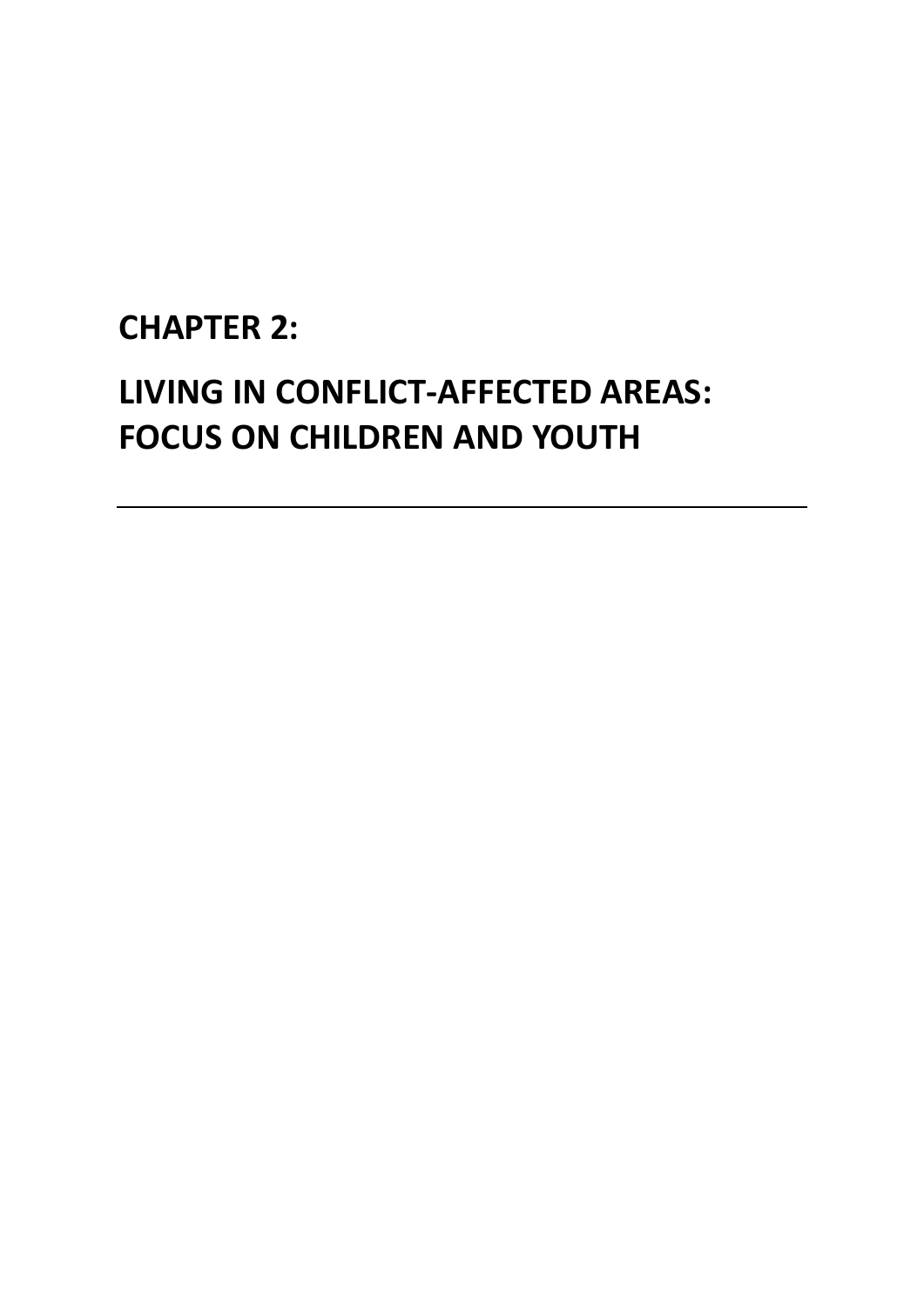### **Children and Youth in Conflict-affected Areas**

| PARTICIPATION OF CHILDREN AND YOUTH IN RECOVERY AND PEACEBUILDING  39 |  |
|-----------------------------------------------------------------------|--|

### **Children, youth and conflict: overview**

Millions of children and youth are caught up in violent conflict and suffer from its devastating impacts. Many are killed as a by-product of general disorder and violence, whereas in some situations, for example, in genocide, children and youth may be specifically targeted. They are also targeted and recruited, often but not always forcibly, as child combatants. Research has shown that war-affected children and youth, regardless of whether they have served as combatants, may suffer from severe emotional distress.

Literature on children and youth has tended to concentrate on their portrayals as passive victims or as active security threats, in the case of youth. There is increasing attention, however, on the need to focus as well on the resilience of children and youth and on their positive contributions to peace processes and reconstruction activities.

Conflict also disrupts children's access to services such as health and education. Education is increasingly accepted as an integral part of humanitarian response in conflict and post-conflict situations. It can help restore normalcy, safeguard the most vulnerable, provide psychosocial care, promote tolerance, unify divided communities and begin the process of reconstruction and peacebuilding. However, both providing and accessing education in such contexts is particularly problematic.

### **Sommers, M., 2006, 'Youth and Conflict – A Brief Review of the Available Literature', USAID, Washington, D.C.**

How can programmes help youth in conflict and post-conflict situations? This literature review illuminates key themes, trends and prospects for war-affected youth and the programmes that aim to assist them. While war's effects on youth are complex, resilience is a prominent shared characteristic. Effective youth interventions require increased participation of female youth, better engagement with youth to determine and address their precise needs, quality programme evaluations and more dissemination of programme documents.

### **UNDESA, 2003, 'Youth and Conflict', Chapter 14 of the World Youth Report, United Nations, Department of Economic and Social Affairs, New York**

How can youth involvement in conflict be addressed? This study shows that youth are often a targeted group during conflict. It argues that traditional prevention mechanisms have proved topheavy and ineffective in addressing the root causes of conflict and problems leading to the escalation of tensions. In tackling conflict, the international community must go beyond the narrow approach determined by top-level ideals of peace and embrace cross-sectoral approaches.

### **UNICEF, 2009, 'Machel Study 10-Year Strategic Review: Children and Conflict in a Changing World', UNICEF**

What progress has been made in protecting children affected by armed conflict? There is increased global awareness about deliberate violations against children in armed conflict, such as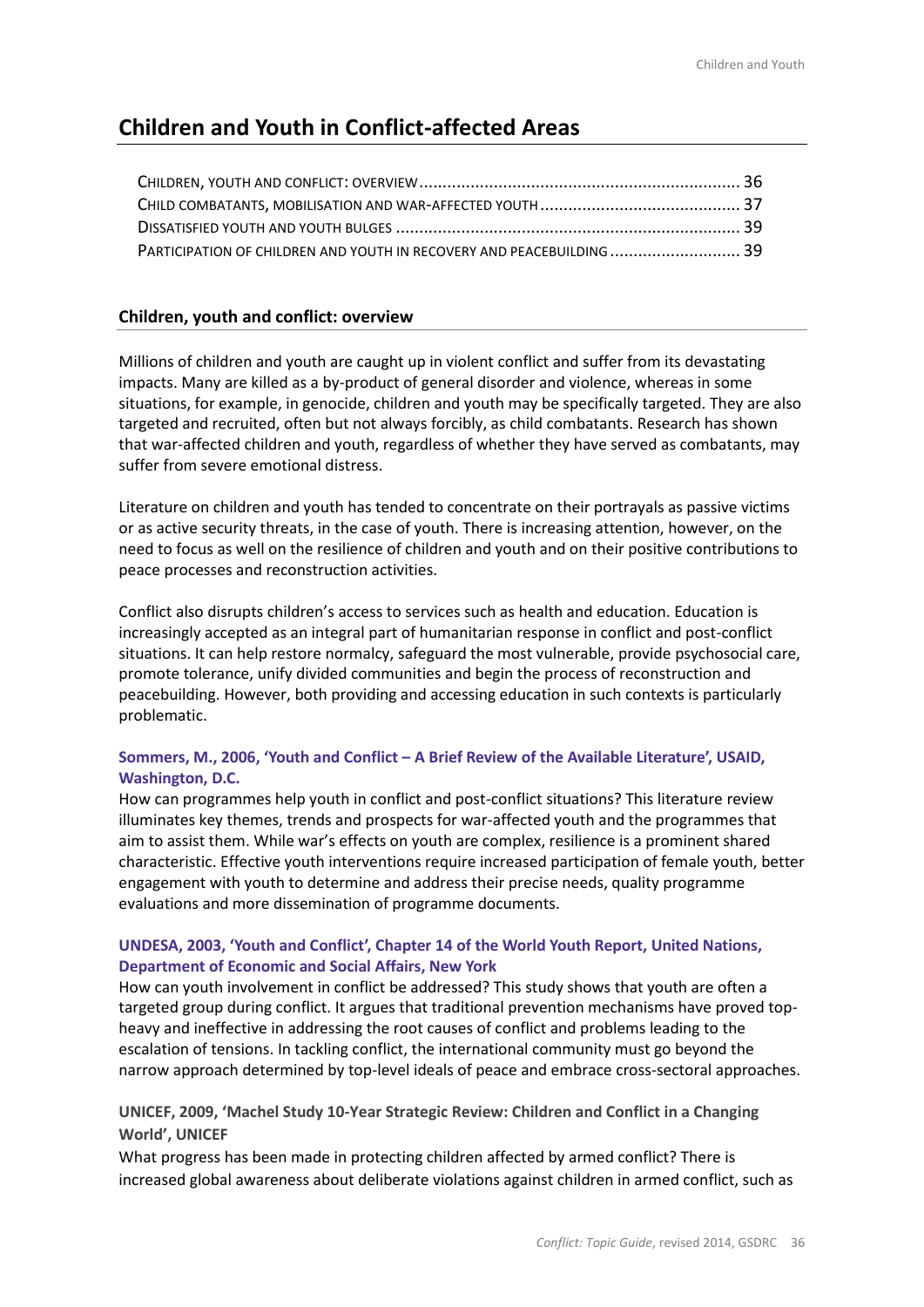the recruitment and use of children by armed groups. However, appalling consequences that stem from the complex interplay of conflict, poverty and discrimination are often overlooked. Children living in war-affected contexts are less likely to be in school or have access to clean water and basic sanitation. They are more vulnerable to early mortality as a result of disease and undernutrition, and they have less chance of becoming adults able to play a constructive role in their societies.

### **See full text**

**UNDP, 2006, 'Youth and Violent Conflict: Society and Development in Crisis?', United Nations Development Programme, New York**

This report seeks to improve understanding of the intersections between youth and violent conflict focusing on the sub-region of West Africa. Youth should not be treated as an allencompassing category and analysis for their role in causing and resolving conflict should go beyond a superficial analysis to understand the deeper issues of their experiences. The report reviews both literature and programming and provides recommendations for future action. **See full text**

### **UNESCO, 2011, 'The Hidden Crisis: Armed conflict and education', Education for All, Global Monitoring Report, UNESCO**

To what extent are the goals of Education for All being achieved in countries affected by armed conflict? This report shows that there is not only a lack of provision of education but also a failure to protect education systems and their students, and to devote sufficient funds to education in reconstruction and peacebuilding programmes. It argues that educational challenges in conflictaffected states are largely unreported, and that education in such contexts merits a far more central place on the international development agenda.

### **Child combatants, mobilisation and war-affected youth**

The precise number of child combatants globally is unknown. The figure most frequently cited is 300,000, most of which are adolescents. Key negative impacts for combatants have been found to be psychological distress concentrated in those that experience the most violence; loss of human capital due to time away from civilian education and work experience; and social exclusion, as former child fighters are considered tainted and impure.

The literature has tended to focus on child combatants as boys who are abducted and coerced into fighting. The role of girls in fighting forces is largely neglected, and girls have consequently been excluded from recovery programmes. There has also been limited examination of situations in which children and youth are not abducted but are mobilised in other ways. Some recent work has looked at youth agency and the role of the desire for status and a sense of empowerment. New research has shown that children and youth in displacement camps may become motivated to engage in political violence due to frustrations and the distinctiveness of life in a camp and the politicisation of everyday experiences.

Reintegration packages have generally focused on education, income generation and livelihoods. Youth often prefer support for income generation and livelihoods as they find it difficult to return to school with children much younger than them. In order to counter the social exclusion of former child combatants, initiatives have also included community based projects in order to make the receiving village more receptive to the former combatants' reintegration.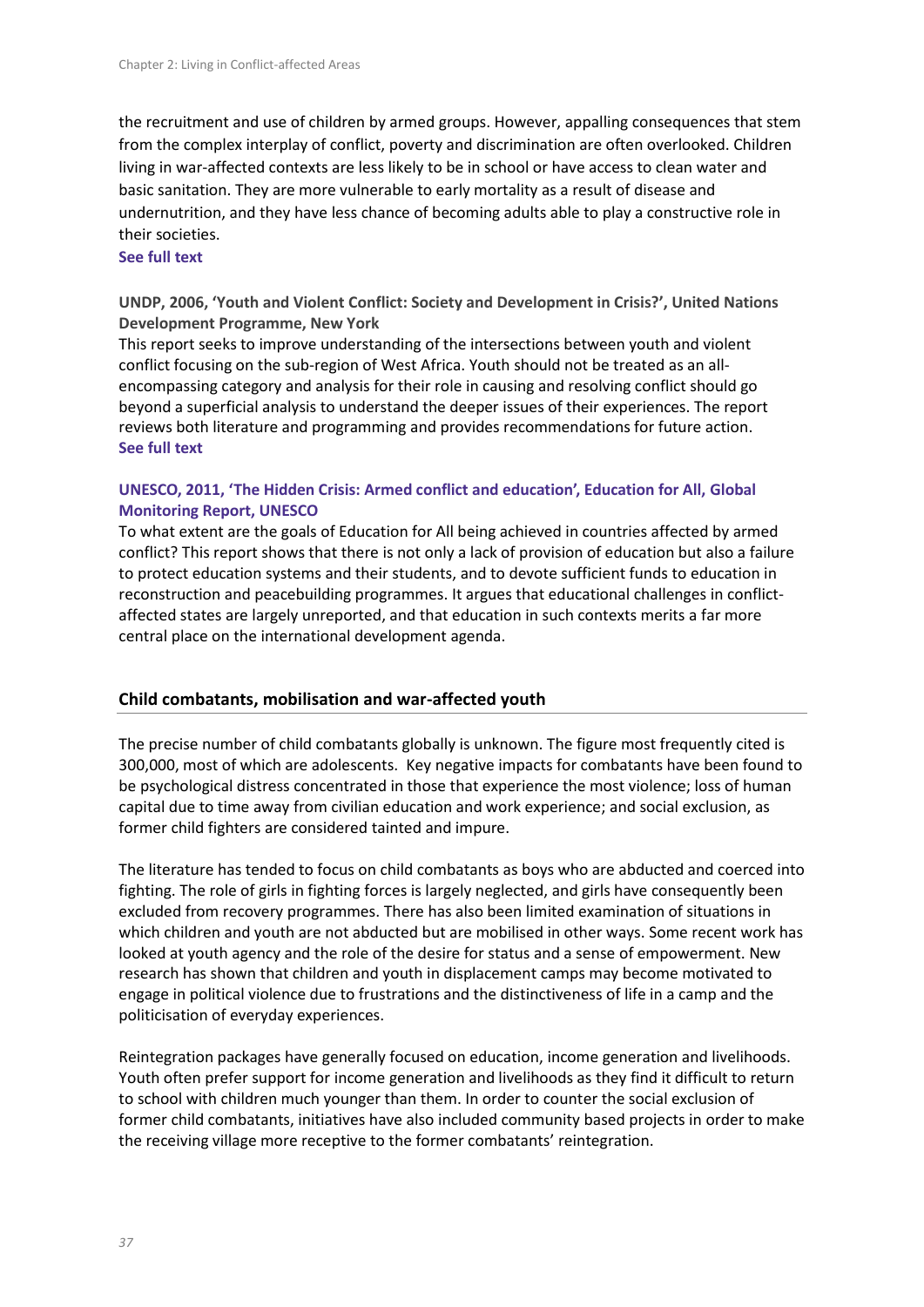### **Blattman, C., 2006, 'The Consequences of Child Soldiering', Households in Conflict Network Working Paper 22, Institute of Development Studies, Brighton**

Hundreds of thousands of child combatants fought in recent civil wars in Africa, yet little is known about the long-term impact of child soldiering. Using data collected in Uganda, this paper finds that, contrary to existing evidence, the major consequences of child soldiering are educational and economic. Exposure to conflict also seems to increase political participation by abductees, and the psychological impacts of war appear to be moderate and concentrated in a minority. More research is needed to inform evidence-based post-conflict policies and programs.

### **Denov, M., 2007, 'Girls in Fighting Forces: Moving Beyond Victimhood', Canadian International Development Agency, Ottawa**

Girls within armed groups have generally been neglected by scholars, governments and policymakers. This paper traces the experiences of girls in armed conflict in Angola, Sierra Leone, Mozambique and Uganda. It finds that girls in fighting forces are rendered invisible and marginalised during and after conflict, although they are fundamentally important to armed groups. They experience victimisation, perpetration and insecurity, but are also active agents and resisters.

**Hart J., 2008, 'Displaced Children's Participation in Political Violence: Towards Greater Understanding of Mobilisation', Conflict, Security and Development, vol. 8, no. 3, pp. 277-293**  This article argues that children's participation in political violence should be considered in wider terms than just coercion. The experience of growing up in context of systemic oppression can politicise children at an early age. Responses aimed at curtailing children's involvement in political violence need to consider the political and economic processes affecting the lives of displaced children.

**See full text** 

### **Housden, O., 2009, 'In a Weak State: Status and Reintegration of Children Associated with Armed forces and Armed Groups (CAAFAG) in Nepal', IPCS Research Paper, Institute of Peace and Conflict Studies, New Delhi**

Despite Nepal's 2006 Comprehensive Peace Agreement targeting rehabilitation of children from armed group associations, the government has failed to implement satisfactory reintegration. This paper reviews the current status of the reintegration of Children Associated with Armed Forces and Armed Groups. State failure to tackle deep-rooted inequality and structural problems continues to allow armed movements to recruit marginalised groups, including children, and consequently flourish.

**McIntyre, A. (ed.), 2004, 'Invisible Stakeholders: Children and War in Africa', Institute for Security Studies, South Africa**

African children and youth have been absorbed into liberation struggles, political campaigns and insurgencies. Yet explanations for the presence of young people in battlefields have tended to be simplistic and overlook the political significance of this phenomenon. This book goes beyond representations of them as victims or glorifying them as the vanguards of African liberation struggles and as voices against colonial oppression and injustice. **See full text**

For discussion and resources on gender-based violence against women and girls, see the **GSDRC's gender topic guide**.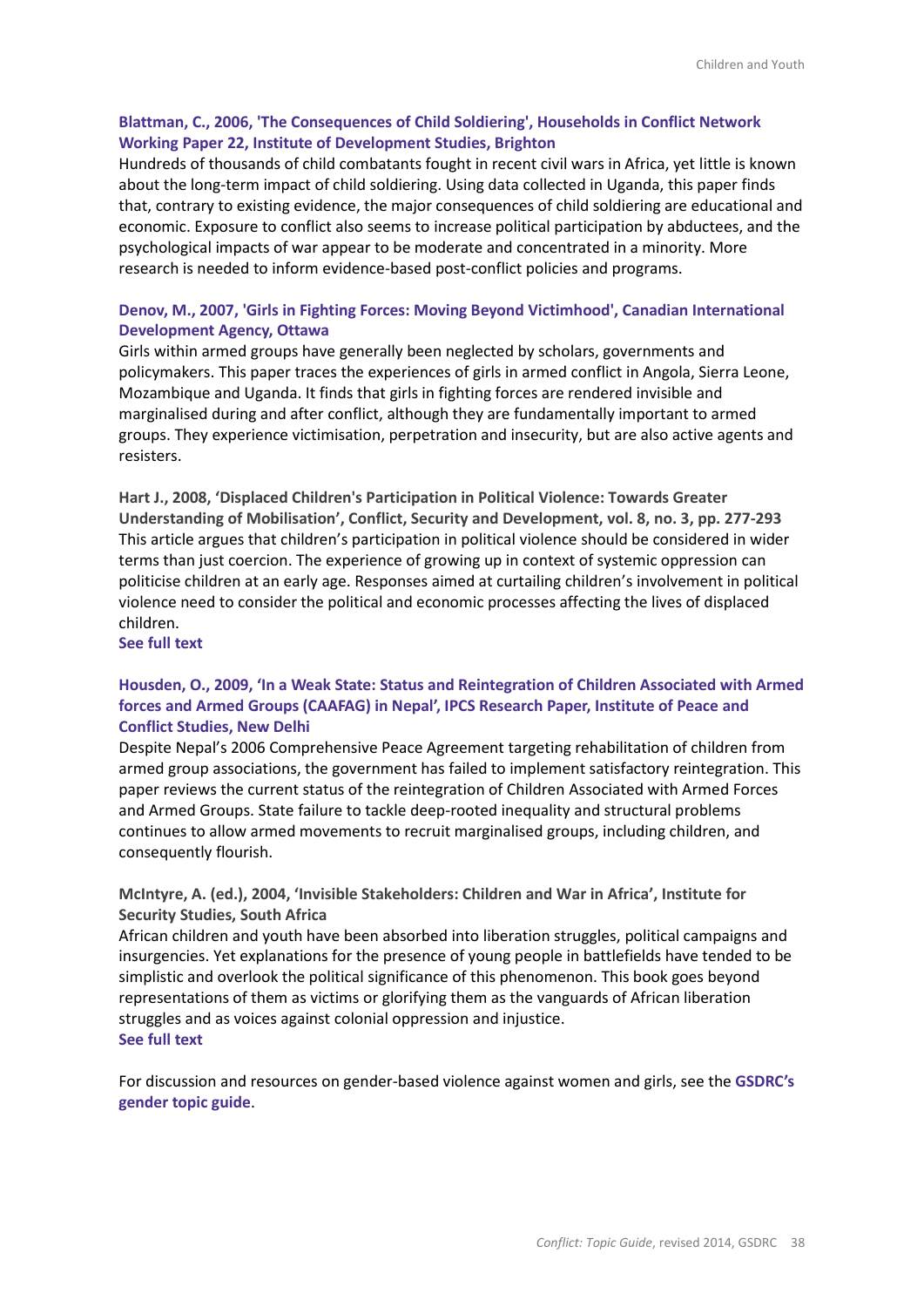### **Dissatisfied youth and youth bulges**

Youth bulge refers to "extraordinarily large youth cohorts relative to the adult population" (Urdal 2007). A large pool of young people is not inherently destabilising; however, some analysts argue that there is a correlation between youth bulges and political violence, in particular under conditions of economic stagnation. While contested, the understanding is that young people particularly young men, who are jobless and alienated, and have few outlets for positive engagement, are ready recruits for those seeking to mobilise violence. Thus, it is argued that more attention needs to be paid to providing employment or education opportunities to youth, particularly during times of economic decline. Limits on migration may increase the risk of violence in some countries with large youth bulges if it is not compensated for by increased domestic employment opportunities.The countries expected to experience high relative youth populations in years to come are mostly situated in the Middle East, Africa and parts of Asia.

### **Urdal, H., 2007, 'The Demographics of Political Violence: Youth Bulges, Insecurity and Conflict' Chapter 6 in Too Poor for Peace? Global Poverty, Conflict and Security in the 21st Century, eds. L. Brainard and D. Chollet, Brookings Institution Press, Washington, DC, pp. 90-100**

This chapter reports study findings suggesting that demographic 'youth bulges' may provide both a motive and an opportunity for political violence. These bulges increase the risk of internal armed conflict, terrorism, and rioting, but the conditions under which they are most volatile seem to differ. Bulges appear to particularly increase the risk of terrorism and riots under conditions of educational and economic stress, but to provide greater opportunities for armed conflict in autocracies and greater motives in democracies.

### **Hilker, L. M., Fraser E. M., 2009, 'Youth Exclusion, Violence, Conflict and Fragile States', Report prepared for DFID by Social Development Direct, London**

What factors contribute to youth exclusion and increase the likelihood of youth engagement in violence? How can DFID effectively address issues of youth exclusion and violence? This report examines existing evidence and analysis on the links between youth exclusion, violence, conflict and fragile states. It highlights factors which can contribute to youth violence, and makes recommendations for DFID's work on youth exclusion and violence.

For additional resources on youth and social exclusion, see the GSDRC's **social exclusion** guide.

### **Participation of children and youth in recovery and peacebuilding**

There is growing recognition that children and youth need to be engaged in positive activities; and that they have much to contribute to peace processes, reconstruction and peacebuilding initiatives. Children and youth have already been making effective contributions to various programmes, including those focused, for example, on rebuilding social relationships, developing cultures of peace, rehabilitating education systems, and promoting livelihoods and economic recovery. Involvement in such activities can counter the traumatising and destructive experiences of violence that war-affected children and youth have undergone. More broadly, it provides positive and constructive roles for youth that render them less susceptible to mobilisation to violence.

### **USAID, 2005, 'Youth and Conflict: A Toolkit for Intervention', USAID, Washington**

Why do young people participate in conflict? What can be done to steer young people away from violence? This toolkit examines youth participation in violent conflict and draws out lessons for development programming. It asserts that although a large proportion of young people is not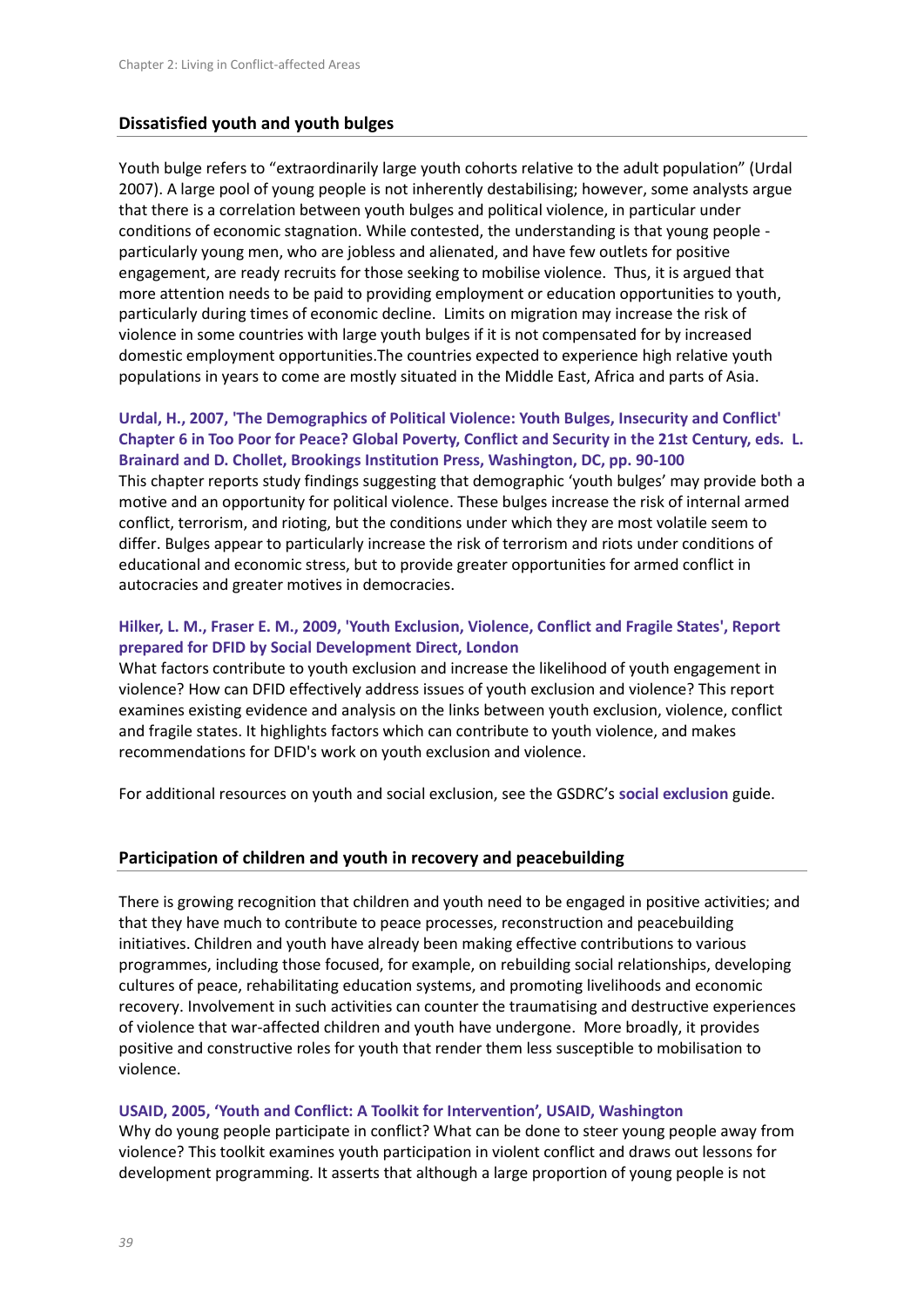necessarily destabilising, those (particularly young men) who are uprooted, intolerant, jobless and have few opportunities could represent a ready pool of recruits for ethnic, religious and political extremists. Avoiding future conflict means drawing positively on the energy and capacity of youth as the leaders of tomorrow's societies.

### **Fischer, M., 2006, 'The Need for Multi-Dimensional Youth Work: Education, Interethnic Networking and Income Generation', in Peacebuilding and Civil Society in Bosnia-Herzegovina. Ten Years after Dayton, ed. M. Fischer, Lit Verlag, Münster**

How can youth in postconflict societies become a catalyst for positive change? This research gives an overview of the challenges facing youth work in Bosnia-Herzegovina. It presents the 'Young People Build the Future' project, which uses a multidimensional approach to try to meet some of these challenges. An integrated combination of initiatives that provide training, empowerment, peace education, vocational training and income generation opportunities is essential.

**Derluyn, I., Mels, C., Parmentier, S. and Vandenhole, W. eds., 2012, 'Re-Member: Rehabilitation, Reintegration and Reconciliation of War-Affected Children'. Intersentia Publishing Ltd., Cambridge**

Not all children and youth affected by war are child soldiers. What are their experiences of the rehabilitation, reintegration and reconciliation processes aimed at them? This book takes a multidisciplinary approach to address this question, drawing on children's rights, psychosocial studies and transitional justice. Case studies help illustrate the shift towards, and benefits of, more holistic, local knowledge–based, and community-based reintegration programs. There is a need for a comprehensive approach to the needs of war-affected children, integrating a variety of different element including, but not limited to, psychosocial, rehabilitation, reconciliation, and human rights. See **details on publisher's website**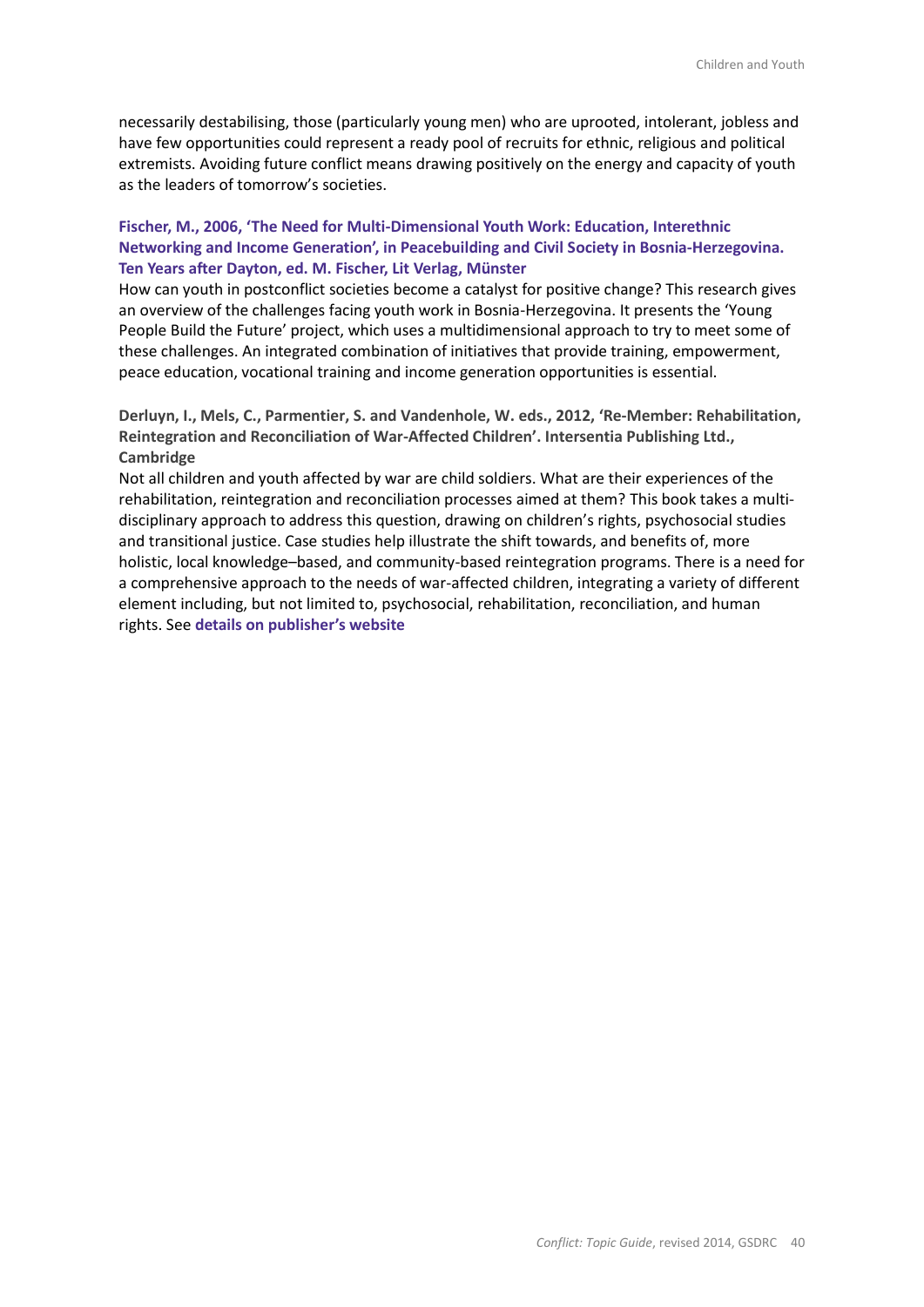### **Women in Conflict-affected Areas**

### **Women and conflict: overview**

Women and girls suffer disproportionately from violent conflict. They suffer not only from the byproducts of war, but are also targeted as a strategy of war. Rape and sexual violence have been recognised as instruments of war, designed to weaken families and break down the social fabric of communities and societies. Although men and boys are also victims of gender-based violence, women and girls are the primary target.

There is increasing acknowledgement that women and girls play multiple roles during conflict. They are not only victims of violence, but can also be active participants in the violence, directly as combatants, or indirectly, by facilitating violence through fundraising or inciting their male relatives to commit acts of violence. Women also often become heads of households during war; women and girls learn new skills and contribute to peacemaking and rebuilding local economies and communities. These changes in gender relations, however, are usually short-lived and societies resort back to traditional gender roles after conflict.

Women also tend to be side-lined from formal conflict resolution and peacebuilding processes, and post-conflict recovery programmes often overlook women's security needs. This compromises the inclusiveness and sustainability of peacebuilding efforts.

### **Impact of violent conflict on women and girls**

The literature on sexual violence in armed conflict indicates that rape and violence against women and girls prior to, during and after conflict is extensive in scope and magnitude throughout the world. Sexual violence is defined by the Inter-Agency Standing Committee (IASC) Task Force on Gender and Humanitarian Assistance as "any sexual act, attempt to obtain a sexual act, unwanted sexual comments or advances, or acts to traffic a person's sexuality, using coercion, threats of harm or physical force, by any person regardless of relationship to the victim, in any setting, including but not limited to home and work". Sexual violence, particularly rape, is often used as a weapon of war to destabilise families, groups and communities; to carry out ethnic cleansing and genocide; to instil fear in populations in order to dampen resistance and/or incite flight; as a form of punishment and torture; and to affirm aggression. The destabilisation of families and communities can contribute to other forms of violence, including domestic violence.

Sexual exploitation, trafficking and sexual slavery tend to increase in armed conflict. Women and girls who are recruited, often by abduction, into combat are in many cases forced to provide sexual services and/or are subjected to forced marriages. Refugee and internally displaced women and girls, separated from family members and traditional support mechanisms, are also particularly vulnerable. Government officials, civilian authorities, peacekeepers and aid workers have been reported to demand sexual favours in exchange for necessities – safe passage, food and shelter. Limited monitoring of camp security also renders women and girls vulnerable to sexual violence and forced combat.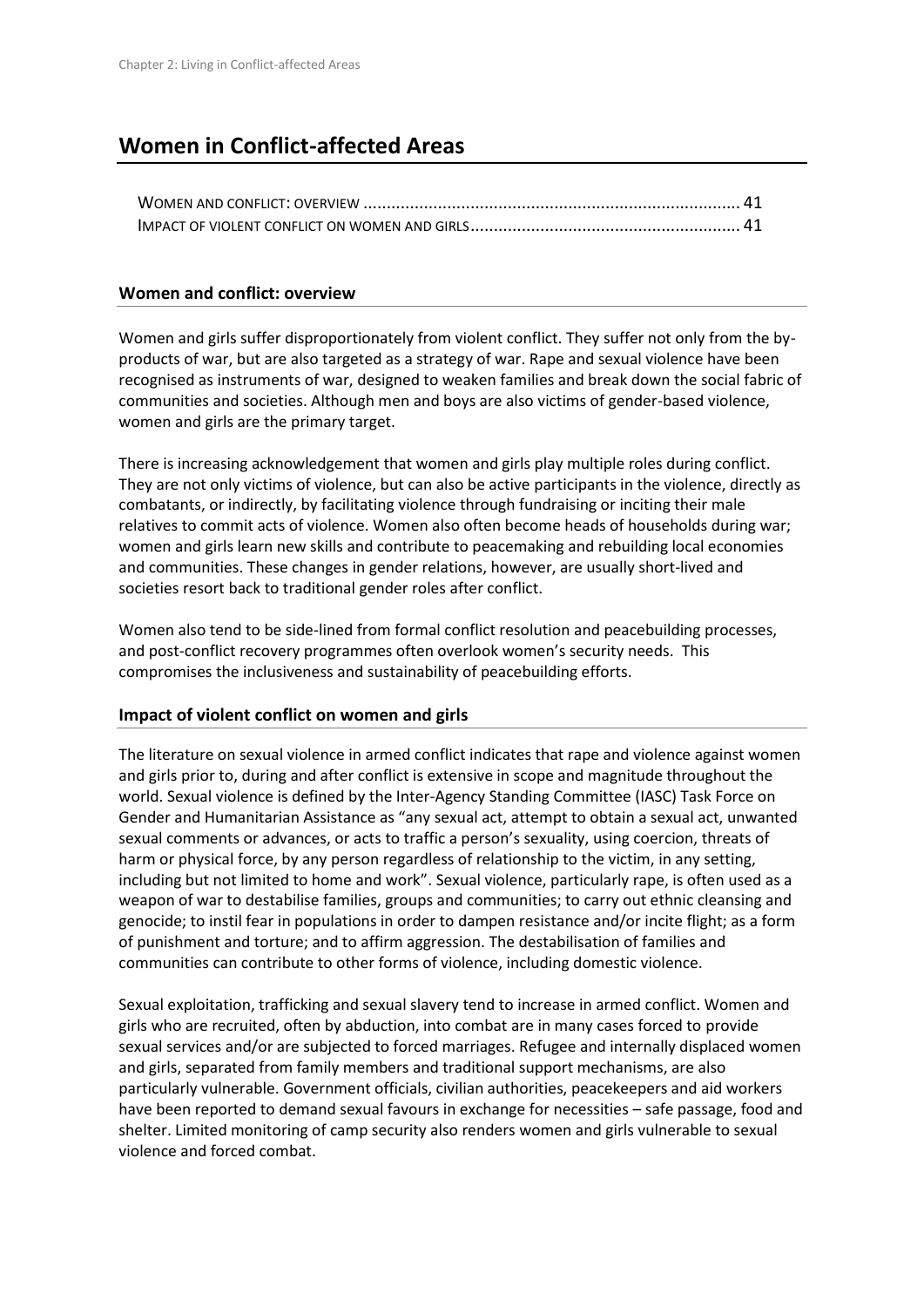Security issues hinder women and girl's access to services as well. When schools are destroyed for example, and children have to travel long distances, girls are more likely to stay at home in order to avoid the increased risk of abduction, sexual violence and exploitation.

The issues associated with reintegration are different for men and women. Returning females face different problems from returning males and women who have remained in the community during war face specific challenges when combatants return. Reintegration programmes should take gender dynamics into consideration.

### *Sexual violence*

### **Ward, J. and Marsh, M., 2006, 'Sexual Violence Against Women and Girls in War and its Aftermath: Realities, Responses and Required Resources', Briefing Paper, United Nations Population Fund**

What is the extent and impact of gender-based violence during and after war? Statistics show that the sexual violation and torture of women and girls has become rife in conflict settings. Data also show that gender-based violence (GBV) does not subside post-conflict; certain types of GBV may even increase. This briefing paper from the United Nations Population Fund argues that while international prevention and response efforts have increased in recent years, much more must be done. A multi-sectoral model which demands holistic inter-organisational and inter-agency efforts across health, social services, legal and security sectors offers the best approach for GBV prevention.

**DCAF, 2007, 'Sexual Violence in Armed Conflict: Global Overview and Implications for the Security Sector', Geneva Centre for the Democratic Control of Armed Forces See full text**

### **GSDRC, 2009, Conflict and Sexual and Domestic Violence against Women, Helpdesk Research Report, Governance and Social Development Resource Centre, Birmingham**

The literature on sexual violence in armed conflict indicates that rape and violence against women and girls prior to, during and after conflict seem to be extensive in scope and magnitude throughout the world – with reported incidents in conflicts in Africa, the Americas, Asia, Europe and the Middle East. Whilst there is limited comparative analysis and understanding about where sexual violence may be more or less prevalent and why, it is widely recognised that sexual violence against women in conflict is usually reflective of pre-existing patterns in society. Generally speaking, rape and violence against women is a good proxy indicator of rising tensions and incipient conflict. Much of the literature also emphasises the persistence of violence and exploitation in the 'post'-conflict, reconstruction phase.

**Harvard Humanitarian Initiative and Oxfam America, 2010 'Now, the World is Without Me: An Investigation of Sexual Violence in Eastern Democratic Republic of Congo', Harvard Humanitarian Initiative and Oxfam International**

The number of reported assaults at Panzi Hospital in South Kivu, Eastern DRC has steadily decreased between 2004 and 2008. At the same time there has been a 17-fold increase in the number of rapes carried out by civilians as opposed to armed militia. This implies a normalisation of rape among the civilian population. Women require quality care in all areas; there must be further work to reduce sexual violence linked to military action; legal and justice initiatives must be strengthened for crimes against civilians by its armed forces, and protective deployments must be tailored to local realities.

**See full text**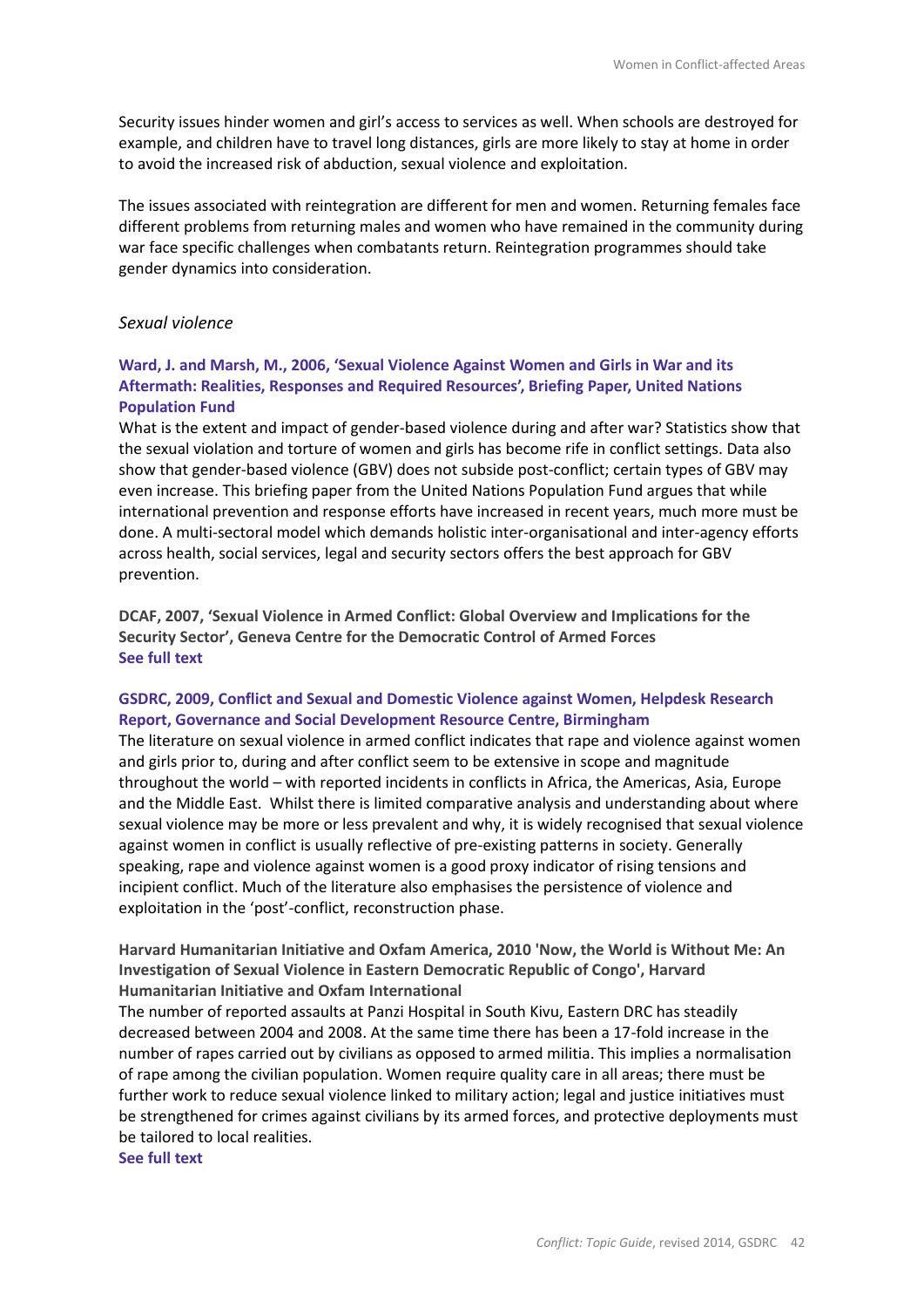**Benjamin, J. A., and Murchison, L, 2004, 'Gender-based Violence: Care and Protection of Children in Emergencies – A Field Guide', Save the Children, London See full text**

### **Nordås, R. , 2011, 'Sexual Violence in African Conflicts', CSCW Policy Brief, Centre for the Study of Civil War, PRIO, Oslo**

This policy brief summarises key findings from a pilot study of conflict-related sexual violence in conflicts in 20 African countries, encompassing 177 armed conflict actors – state armies, militias, and rebel groups. The study finds that, in Africa, sexual violence is: mostly indiscriminate; committed only by some conflict actors; often committed by state armies; often committed in years with low levels of killings; and often committed post-conflict.

### *Displacement*

### **Buscher, D., 2006, 'Displaced Women and Girls at Risk: Risk Factors, Protection Solutions and Resource Tools', Women's Commission for Refugee Women and Children, New York**

Why do large numbers of displaced women and girls continue to be abused, raped and exploited? This paper explores risks facing displaced women and how to address them. Women and girls must be involved in their own protection. Their communities, including the men, must be similarly engaged. Yet only individual assessment can adequately address women's unique protection concerns. Women and girls are not just victims but also survivors, caretakers, leaders, peacemakers and providers.

### *Access to services*

**GSDRC, 2009, The Impact of Conflict on Women's Education, Employment and Health Care, Helpdesk Research Report, Governance and Social Development Resource Centre, Birmingham** The extent to which conflict restricts women's freedom of movement depends on a number of factors including the stage of conflict, whether the women are displaced, whether they are directly or indirectly affected by the conflict, and the cultural norms of the conflict-affected area. Forced displacement, for example, may in some cases lead to greater mobility, where women assume additional responsibilities such as taking on the role of primary breadwinner. Nevertheless, it is generally accepted that the fear of violence more often than not restricts women's freedom of movement. In times of political, economic and social uncertainty, there is a strong tendency to revert to traditional values which appear to offer protection for women and girls but which restrict their mobility.

### *Young women and girls as fighters*

### **Coulter, C., Persson, M., and Utas, M., 2008, 'Young Female Fighters in African Wars: Conflict and Its Consequences', Nordic Africa Institute, Uppsala**

What role do young women play in contemporary African wars? Mainstream thinking on war and conflict sees women as passive and peaceful and men as active and aggressive. This report calls for a broader understanding of women's roles and participation in armed conflict in Africa. Programmes to disarm, demobilise and re-integrate former fighters need to be adapted to local contexts and designed to meet the needs of female ex-fighters.

### **Denov, M., 2007, 'Girls in Fighting Forces: Moving Beyond Victimhood', Canadian International Development Agency, Ottawa**

Girls in armed groups have generally been neglected by scholars, governments and policymakers. This paper traces the experiences of girls in armed conflict in Angola, Sierra Leone, Mozambique